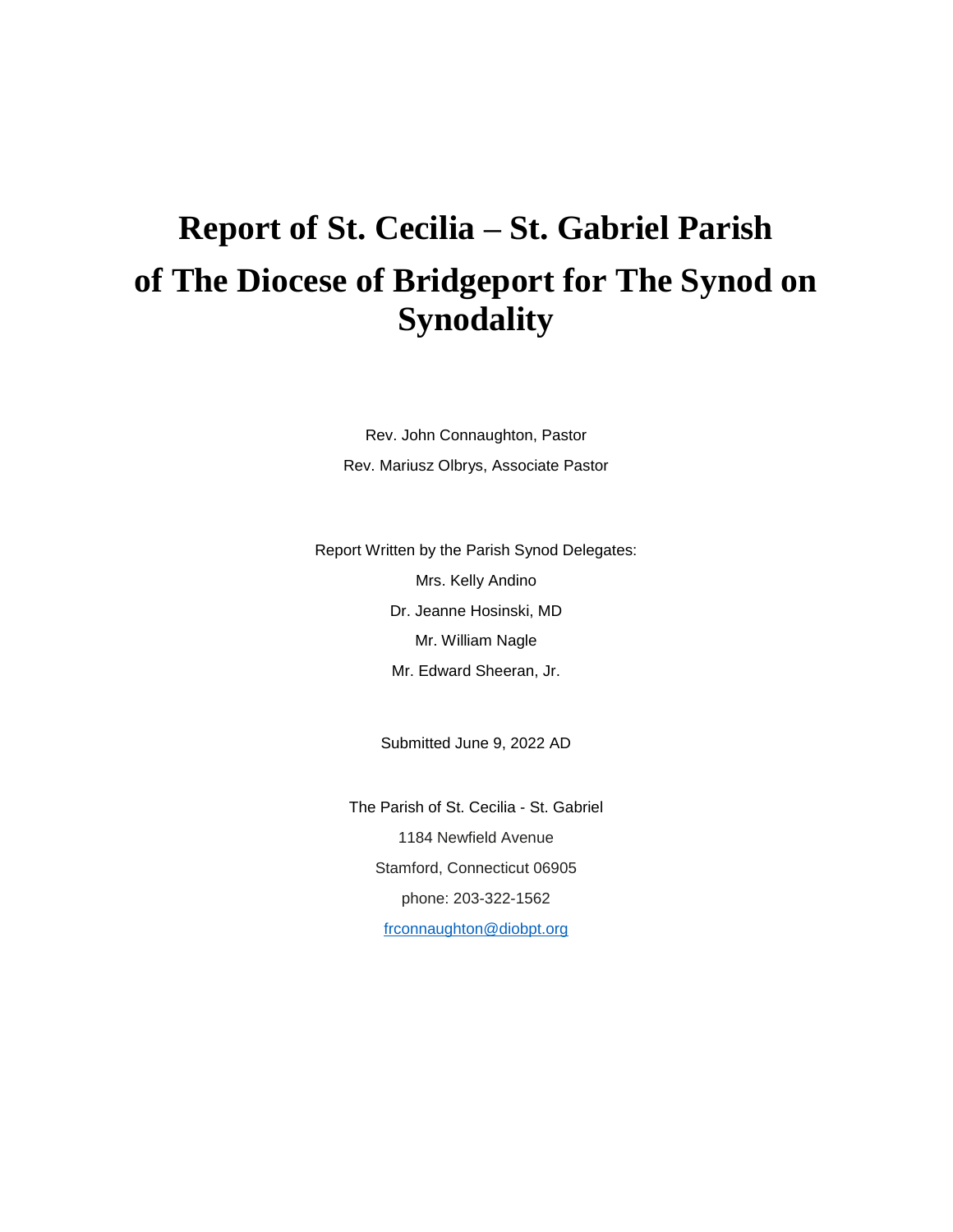## **Introduction & Methodology**

Under the guidance of Pope Francis's directive to hold a Synod on Synodality to engage in a worldwide listening session at all Catholic parishes around the world, four parishioners were selected from St. Cecilia - St. Gabriel parish to form a team. The Synod team worked to design a process that would give a "voice to the people of God," the parishioners. The voice of the people of God will be heard up through the diocese and the magisterium to Pope Francis. The Synod delegates met in collaboration with our pastor, Rev. John Connaughton, and formulated the following process to accomplish the goal of listening to the people. The Synod delegates met together with the pastor a total of seven times over the course of the year, to plan and implement the Synod outreach activities detailed below.

Our goal was to capture the concerns and the needs of the parishioners through a few different methods of outreach. The methods selected after thought and discussion are the following: (1) inserts in the weekly Bulletin with questions; (2) town-hall style listening sessions at both the parish churches and at the three local Catholic schools nearby; and (3) a telephone outreach to registered but inactive families in the parish. In selecting these methods we were aiming to capture the thoughts of the faithful in the pews, those who were seeking, and those who had drifted due to COVID-19 closures or other causes.

1. Bulletin Questions: Outreach in the pews requiring written response was conducted during the month of December 2021. One or two short questions were inserted into the weekly bulletin for four consecutive weeks supported by announcements from the pulpit as a reminder. The goal was to have parishioners articulate a response to their practice of the faith or raise questions /concerns. Tell us what you are thinking; we are listening! The questions could be answered on the same page and dropped back into the collection basket, anonymity was allowed or they could self-identify. Email response option was allowed with email directed to the pastor.

2.(A) Parish Town Hall Listening Sessions: This style allowed a verbal response in a relaxed setting. Two town hall style sessions were held in December 2021, one at each of the parish churches. The St. Gabriel's session was held one hour before the 4 PM Saturday Vigil Mass and at St. Cecilia's one hour following the 9 AM Sunday Mass. Question sheets were handed out to participants to stimulate topics of discussion. Synod team members facilitated discussion, allowing all members an opportunity to participate with team members listening and recording responses. The priests were not present, allowing parishioners to speak, we hope, more freely.

(B) School Town Hall Style Listening Sessions: The synod team asked the pastor to approach the administrations of the schools first to seek cooperation, which was readily given. The school communities of Mater Salvatoris and Cardinal Kung were held an hour before school pick up time. These school communities have a population which travel a distance in order to attend and we wished to be helpful by holding sessions around pick up time. Catholic Academy of Stamford offered an evening session. Questions were distributed in advance through the schools so parents were able to think about topics, but it was made clear any topic was allowed to be brought forward. Synod team members were present to facilitate discussion and record responses.

3. Phone Outreach: Phone calls were made by Synod team members to registered but inactive Parishioners, we introduced ourselves as fellow parishioners and explained the Pope's outreach to the people during this time of the Synod on Synodality. Using the same questions that were previously used in the bulletin as a starting point, we provided the opportunity to be listened to and heard.

## **Data Collected & Findings**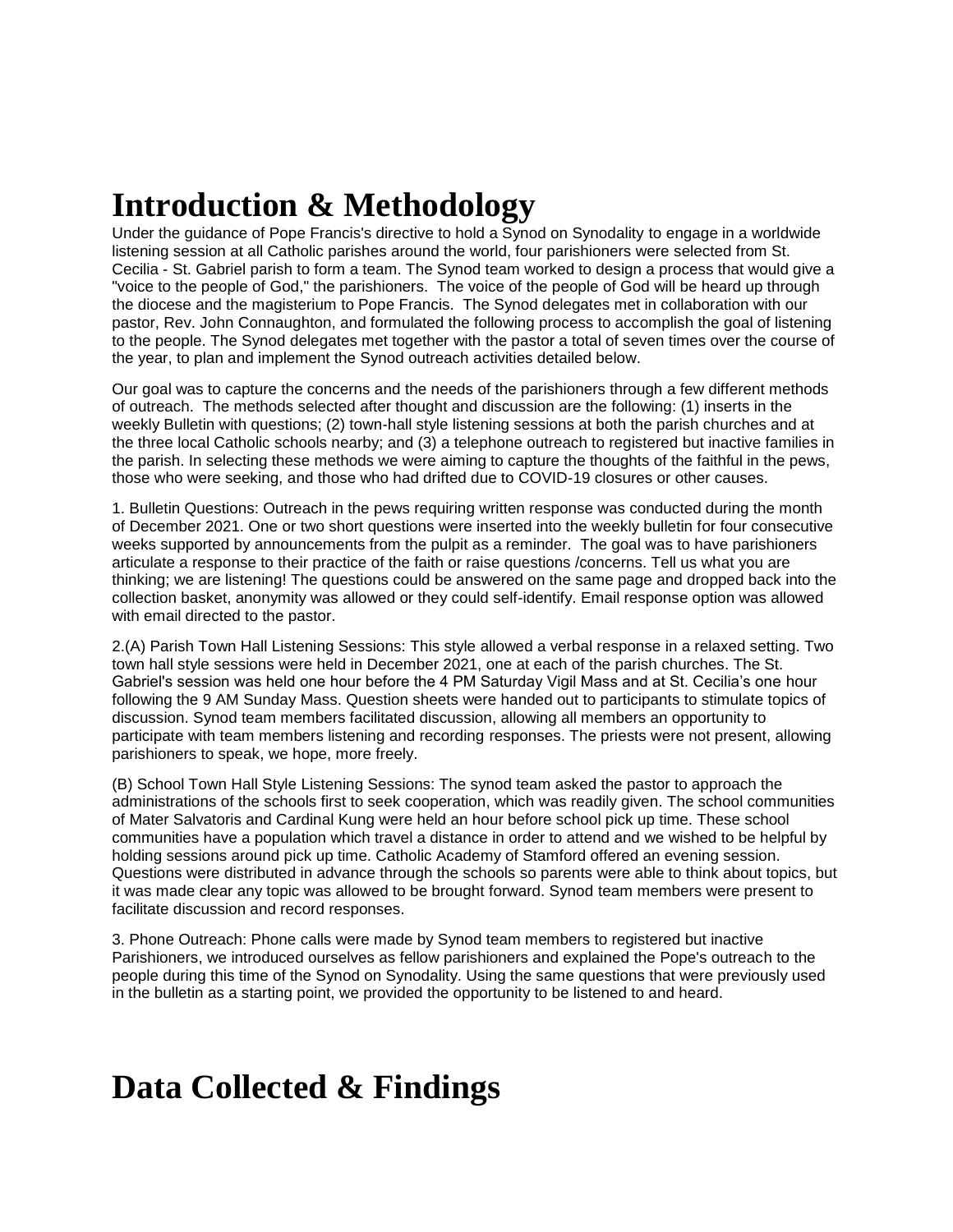Below please find a summary of feedback received through the various means of outreach, followed by a discussion of what was learned and conclusions taken away from the process.

### **Data set 1: Bulletin Questions**

The following four questions were offered to parishioners over a period of four weeks in December:

- 1. Why do you practice your Catholic Faith? Why do you come to Mass?
- 2. How do you imagine the Church helping you more in your life?

3. Pope Francis has said that "evangelization is the mission of the Church, not just of a few, but my, your, our mission." In light of this, would you say that you have been evangelized? In other words, have you ever had an experience that brought your Catholic faith to life? Please consider sharing briefly some details of your experience, or your thoughts on why you think you have not had such an experience.

4. If you had the opportunity to have a conversation with him, what would you tell Pope Francis?

### **Table 1. Summary Of Bulletin Question Responses**

| $\bullet$ | ∼                      |                   |       |
|-----------|------------------------|-------------------|-------|
| Question  | <b>Email Responses</b> | Written Responses | Total |
| #1        | 15                     | 24                | 39    |
| #2        | 15                     | 18                | 33    |
| #3        | 6                      | 14                | 20    |
| #4        |                        | 10                | 11    |
| In Total  | 37                     | 66                | 103   |

## **Most Popular Bulletin Question Responses, categorized (count):**

**#1 A - Why do you practice your Catholic Faith?**

Relationship (20)

Obligation / Tradition (11)

Community (6)

Uncategorized (2)

#### **#1 B - Why do you come to Mass?**

Obligation / Tradition (15)

#### Truth (10)

Uncategorized or did not answer the question (8)

Relationship (6)

#### **#2 - How do you imagine the Church helping you more in your life?**

Formation (22)

Uncategorized or did not answer the question (6)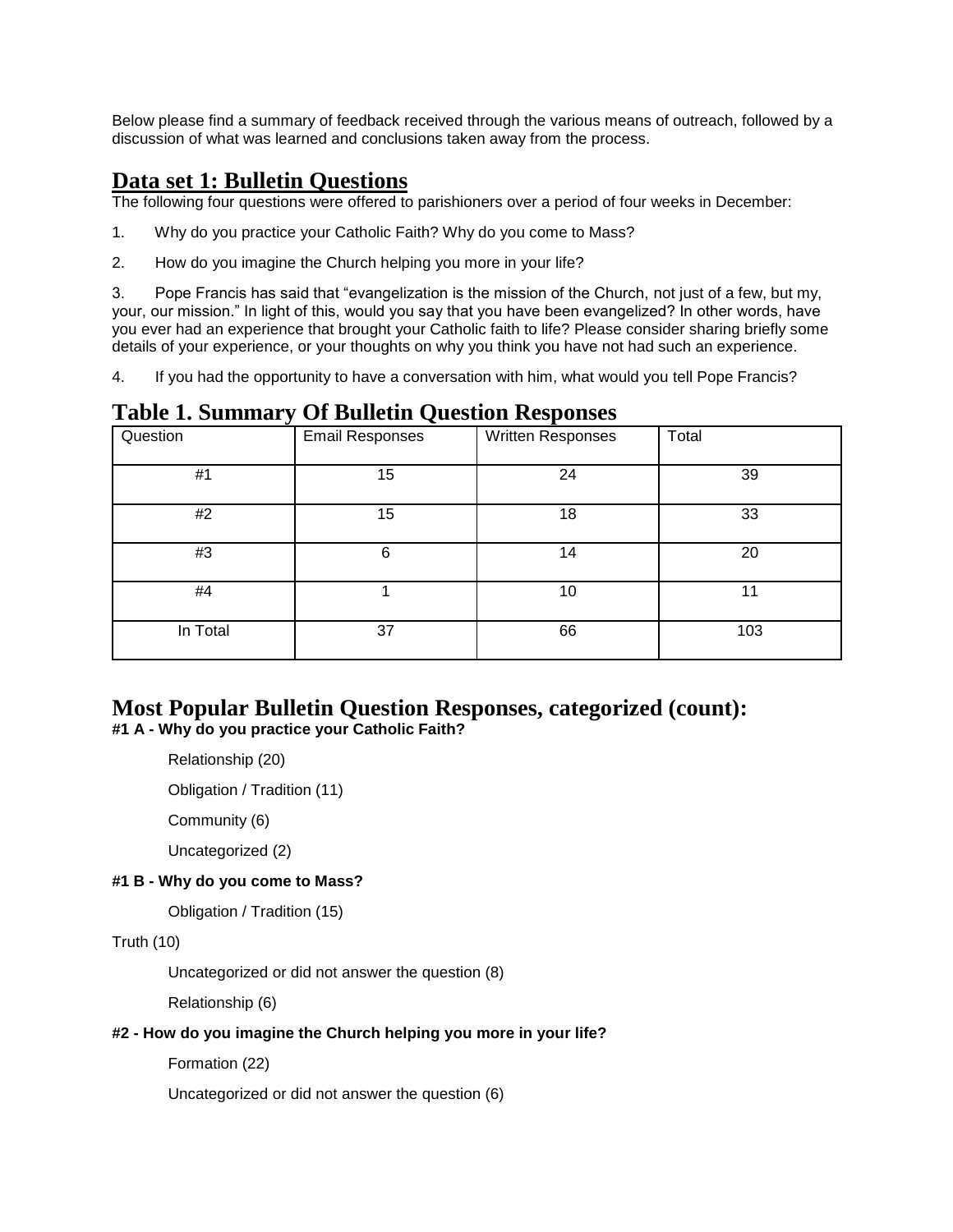Community (5)

#### **#3 – 'How have you been evangelized?'**

Encounter (9)

Witness (7)

Tradition (2)

Uncategorized or did not answer the question (2)

### **#4 - If you had the opportunity to have a conversation with him, what would you tell Pope Francis?**

Ideas on how to fix the church (8)

Gratitude (2)

Gratitude + Ideas on how to fix the church (1)

## **Notable Responses to Bulletin Questions:**

### **#1 - Why do you practice your Catholic Faith? (and/or) Why do you come to Mass?**

(My Kids) I come to mass to pray and learn about Jesus. (Me) Sometimes I'm not sure why I come at all, maybe to set an example for my kids or just because that is what I've been taught to do. I always wrestle with my faith, but as much as I struggled with this, I still haven't quite found a good reason not to believe in God or to come to mass. So I suppose I come to mass because He keeps calling me, and because life without Him would be quite pointless. [written response transcribed]

#### **#2 - How do you imagine the Church helping you more in your life?**

To help me learn to better evangelize others. Establish opportunities for unity & being the best versions of ourselves & helping others around us. [written response transcribed]

#### **#3 – 'How have you been evangelized?'**

I have been evangelized more than once as I reflect on the question. In particular attending an event (international organ concert) following the Cardinal's appeal lunch-in attending a presentation by Cardinal Dolan at St Joseph's seminary in Yonkers, a yearning for eucharistic celebration and a call to action as a "missionary disciple" caused an increase in mass attendance and daily prayer in 2019.

More recently participation in a bible study men's group has increased my faith in a form of evangelization. Another "magnet" if you will, seems to be the combination of Bishop Barron's Word on Fire social media outlet along with a daily devotional book from Living Faith.com to feel a growth in my relationship with God growing deeper.

#### **#4 - If you had the opportunity to have a conversation with him, what would you tell Pope Francis?**

I would thank him for almost a lifetime of dedication and service in guiding and caring for the Church, the clergy and religious, and parishioners, and reaching out to others, in promoting peace and mercy and aid to those in distress or need, in providing written guidance and interpretation to the clergy, and thus to all members of the Church, and other good works and examples to all. [written response transcribed]

## **DATA SET 2: Town Hall Listening Sessions**

The parish delegates held town hall meetings at the St. Cecilia – St. Gabriel Parish churches and local Catholic schools of Stamford, CT, in an effort to gather further information from participants by opening up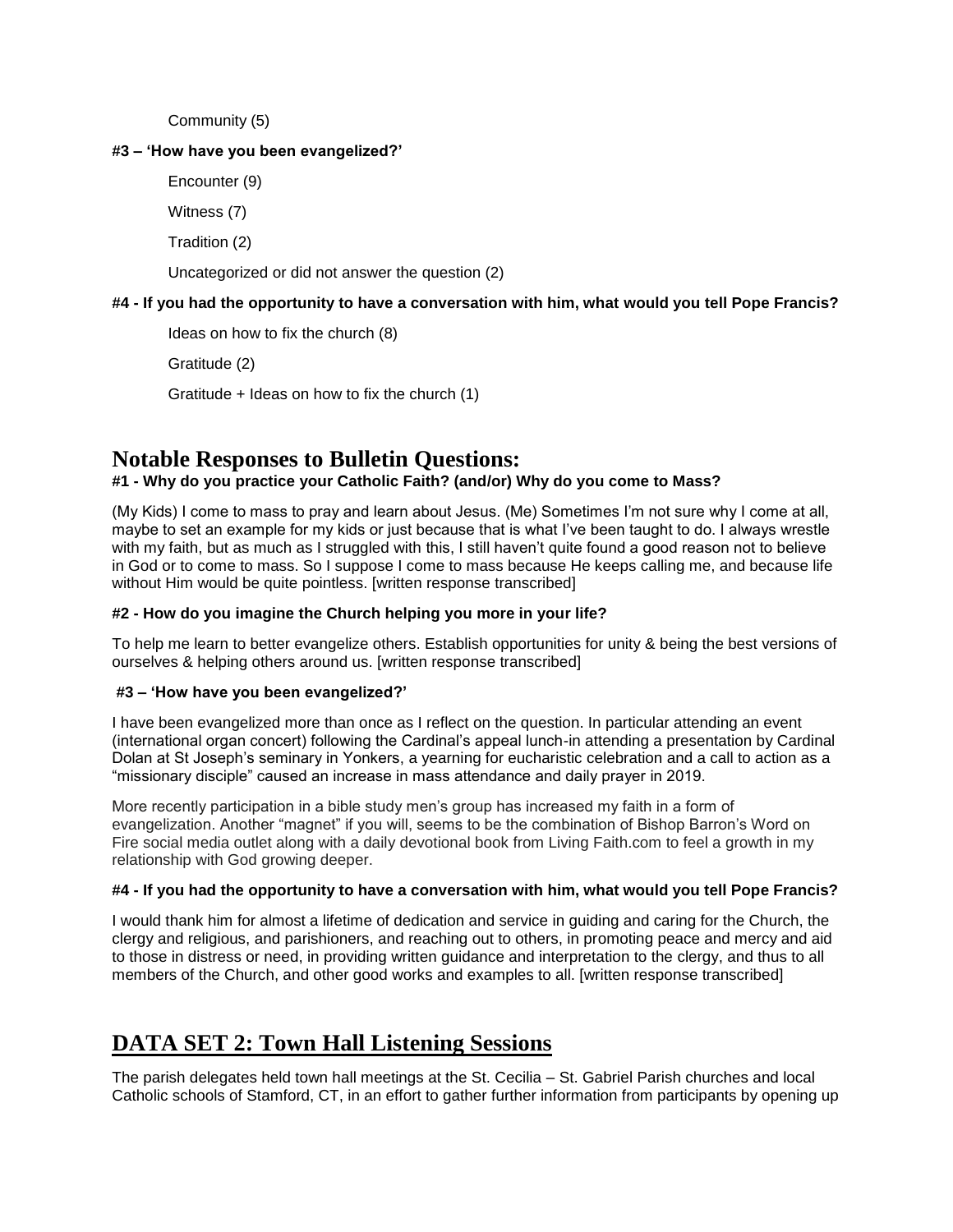a welcoming, respectful, and honest dialogue. The discussions were all started and guided with several questions provided to participants in advance of the meetings. The guidance questions provided to the parish churches were established around several points of interest, and the questions provided to the parents / guardians of the local Catholic Schools were focused on Catholic education and parish participation.

## **2A. Parish Town Hall Listening Sessions**

The questions provided to parishioners at the St. Gabriel Church and St. Cecilia Church listening sessions were as follows:

| Liturgy              | 1. How can we encourage active participation in the Liturgy?                            |
|----------------------|-----------------------------------------------------------------------------------------|
|                      | 2. How can we make Mass more engaging?                                                  |
| <b>Mission</b>       | 1. Who is neglected in the Church's evangelizing<br>mission?                            |
|                      | 2. What do you see as the greatest challenge facing the Church in her mission<br>today? |
| Community            | 1. How can we make our parish feel more like a family? How could the parish             |
|                      | welcome more into our family?                                                           |
|                      | 2. How could the parish live more fully the social teaching of the Church?              |
| <b>Role of Laity</b> | 1. What is your experience of the Church listening to the voice of the people of        |
|                      | God?                                                                                    |
|                      |                                                                                         |

2. How do you see your own role in the Church?

There were 26 parishioners who participated in the town halls held at the parish churches. This accounts for approximately 2% of active parishioners at St. Cecilia – St. Gabriel Parish. The discussions and information gathered between both churches were consistent with one another. Please see notes below summarizing each category of guidance questions provided.

**Liturgy:** Music at Mass plays a big role in people's participation and engagement at mass. It was discussed to select songs that are more lively and/or are welcoming for comfortable participation regardless of people's vocal abilities. It was also discussed to have the adults' and the children's choirs back at Mass since the impacts of the pandemic are on the decline.

Along similar lines, with the impacts of the pandemic on the decline, having the laity bring up gifts, ushers, and altar servers back in Mass celebrations is something that parishioners would like to see.

Having a family or a children's Mass once a month could encourage more young families to come back to church and participate in the celebration. Another benefit would be having the kids interact with one another, which could result in the bonding of Catholic families.

**Mission:** There was a consensus among the participating parishioners that the Catholic church, as a whole, is perceived as being cold and not welcoming. We need to do a better job at welcoming all people to church. This would include people who currently have different beliefs and lifestyles (ie. LGBTQ community and Pro-choice community). It was voiced that people who feel judged and condemned by the church will never change their mindset to see that Catholicism is the answer, even if they have a desire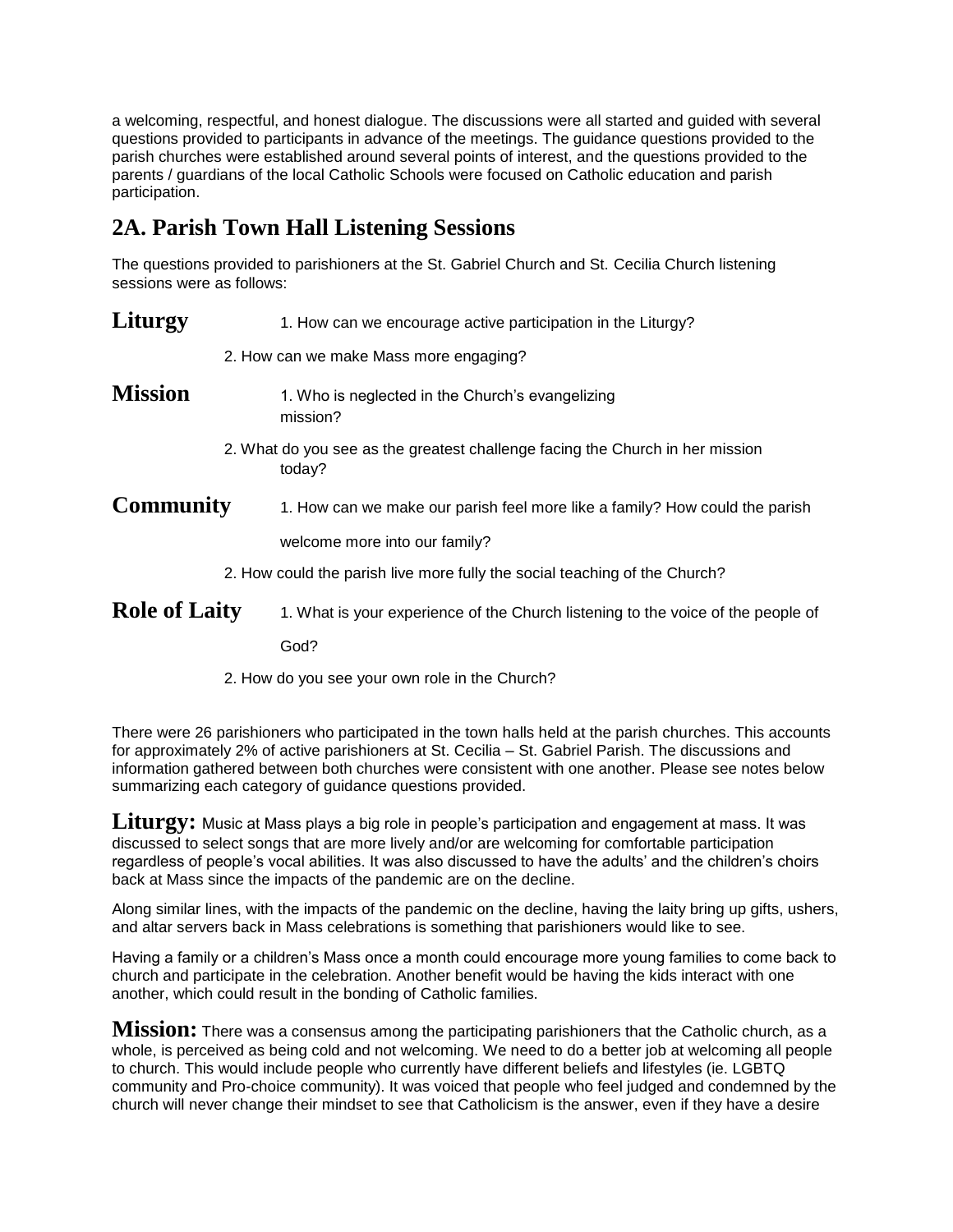for God in their life. NOTE: It was not mentioned that the church should change its teachings, only that we do a better job at welcoming all.

This parish used to have a Welcoming Committee, and it was suggested that this committee be brought back and become more active in engaging parishioners, both new and old. It was noted that this is especially important with so many people straying away from weekly Mass during the pandemic.

The following items were identified by the participants as the church's greatest challenges today:

- Perceived exclusion of people refer to previous items noted under this topic
- Further divisiveness caused by political views
- Divisiveness and confusion caused by different Masses (ie. Latin mass "conservative" vs "liberal" Catholics)
- Sports and work activities scheduled on Sunday made a priority over observing the Sabbath
- Press and media influence over the public
- The Catholic Church not addressing or avoiding discussion on the church scandal
- Relocating of parish pastors has had successes and failures. In our parish, the consensus was that the once thriving parish started to decline when a new pastor was brought in several years ago. It has only just started to recover in the last couple of years under the leadership of the current pastor.
- Retention of Catholics who participated in Mass celebrations and church activities has been a serious issue, especially among young people. This item has become even more of an issue with the COVID-19 pandemic keeping people away from Mass and other church activities.

**Community:** It was clear that this topic of discussion was the most important to the participants, that the status of the church community within a parish sets the tone for how people engage in their faith, participate in Mass, and interact with one another. The parish participants enthusiastically expressed feelings of nostalgia as they told stories of the events and groups that were active many years ago, when the parish seemed to be healthier and thriving. The following items were suggested during the discussions:

- Monthly Family Mass followed by coffee and donuts outside or in church basement
- More parish events, such as picnics, field days, dances, dinners, etc.
- Doing a better job at informing parishioners of what groups are active (ie. Bible studies, Knights of Columbus, book clubs, youth group, etc.) in order to spark interest of non-participants
- Engaging with and organizing events with other local churches in the community

**Role of Laity:** Some participants expressed that they do not feel like their voices are heard or considered by the church. However, they were happy that Pope Francis wants to hear from the people through the Global Synod on Synodality.

Frustration and concern were expressed regarding the same group of people doing all of the service work associated with the parish, whether by choice or necessity. There is a lack of people who want to get involved with parish service or groups, but these activities still need to occur. That is part of the reason why the same people volunteer for all of the activities. From the other viewpoint, people may see no need to volunteer if the same people seem to have it under control all of the time.

## **2B. School Town Hall Listening Sessions**

The questions provided to the parents / guardians of children who attend local Catholic schools – Catholic Academy of Stamford, Cardinal Kung Academy, and Mater Salvatoris College Preparatory School, were as follows:

- 1. Why do you value a Catholic education?
- 2. How did you come to select the parish you attend?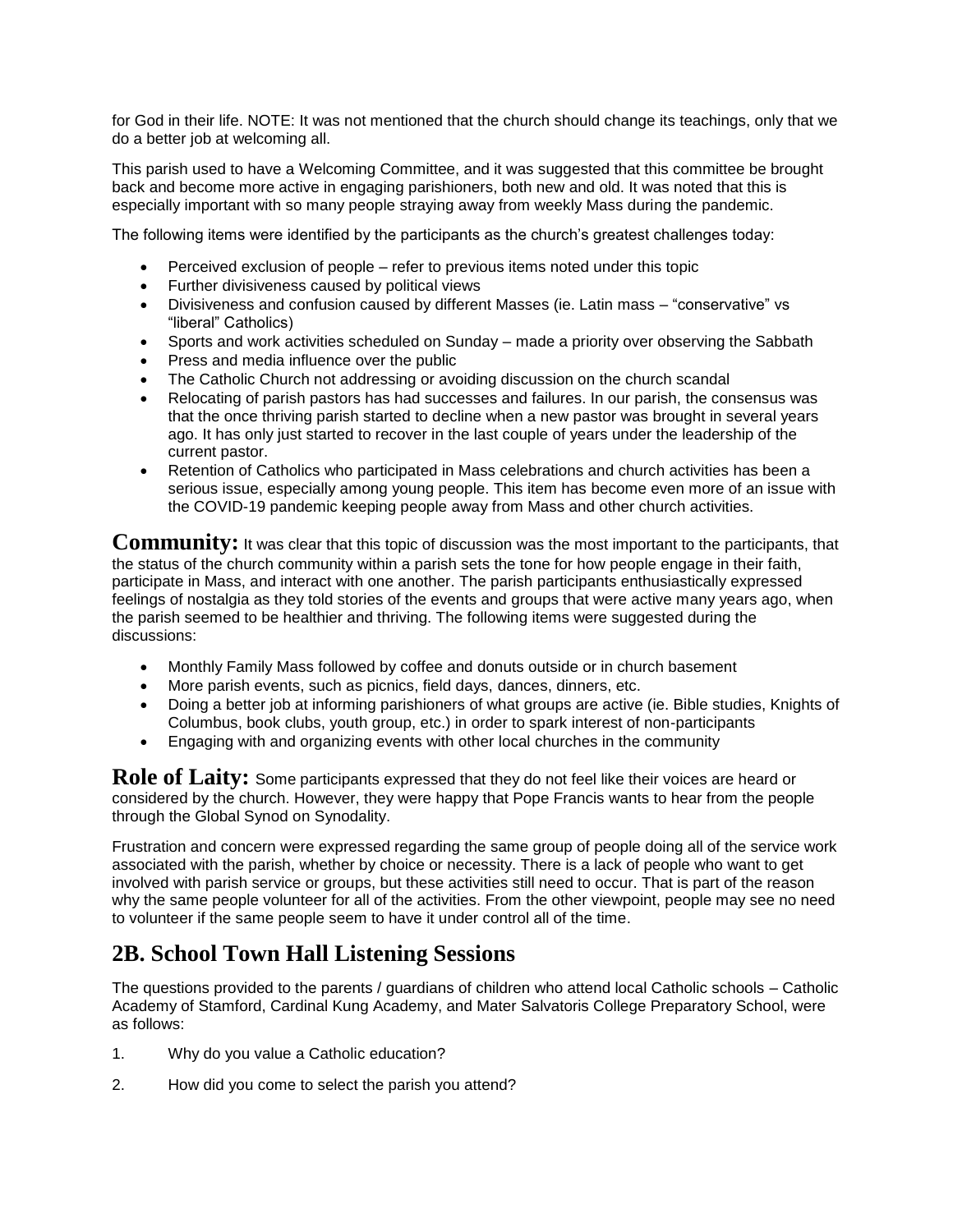- 3. How do you see the Catholic Church supporting your growth as a faithful family?
- 4. How would you encourage people you know to get more involved in parish life?

There were 10 participants in the school town hall gatherings. All of the participants seemed to agree that providing a Catholic education was important to them because integrating Catholic values in the education of the youth would also help set deeper roots in their Catholic faith. However, it was also expressed that Catholic schools are failing as a whole for several reasons:

- Catholic schools are constantly closing (particularly in Westchester County, NY)
- Catholic schools are not leaning all the way into the faith. Schools are becoming too influenced by outside issues and modern-day culture.
- Loss of sisters and well-formed Catholics as educators
- Lacking a strong connection with the church and mass itself. The kids that attend school together do not attend the same church, receive sacraments together. This is due to the school and the church not being connected with each other.

As a result of this, families find themselves traveling long distances so that the children can attend a Catholic school that holds the strongest Catholic values in the eyes of the parents / guardians.

Many families follow a similar path when it comes to selecting a home parish. They will travel a much further distance from their local church in order to attend a church where the Catholic faith is not waivered or lacking, where there is diversity in age and cultures, and where the priests deliver good homilies that hold strong to their faith rather than remaining neutral.

Much like the town halls held at the parish churches, the participants of the school town halls were enthusiastic when discussing the importance of community within a parish. The community can be built through Family Masses, gatherings after Mass celebrations, parish/school events throughout the year, engagement of the children and young adults through groups and activities. Along with these types of activities, which align with the suggestions of the parish town hall participants, the school participants expressed the importance to also encourage Catholic actions. This would include but not be limited to Eucharistic Adoration, regular confessions, and saying rosaries at Planned Parenthood. These participants made it clear that engagement of fun social activities is critical but should never overshadow our responsibility to grow closer as individuals, a family, and community to the Lord.

## **DATA SET 3: Phone Outreach**

As previously noted, the synod delegates made phone calls to those parishioners who have been inactive in the parish in an effort to hear more voices and gain further perspectives. There were 224 phone calls that were made to these listed parishioners. The results of those phone calls were as follows:

- 73 or 33% of the phone numbers were inactive or out of service
- 113 or 50% of the calls were not answered, and voicemails were not responded to
- 38 or 17% of the calls were answered

Of the 38 people that answered the call, 21 were willing to answer some of the questions that were presented. The questions included:

- 1. Are you an active member of St. Cecilia St. Gabriel Parish?
- 2. Do you attend Mass weekly?
	- a. If yes, why do you attend Mass?
	- b. If no, why did you stop attending Mass?
- 3. What can the church do to help strengthen your faith?

In response to these questions, several people informed us that they were still active in the church, but they had relocated with their families outside of this area of Stamford and changed parishes. They and a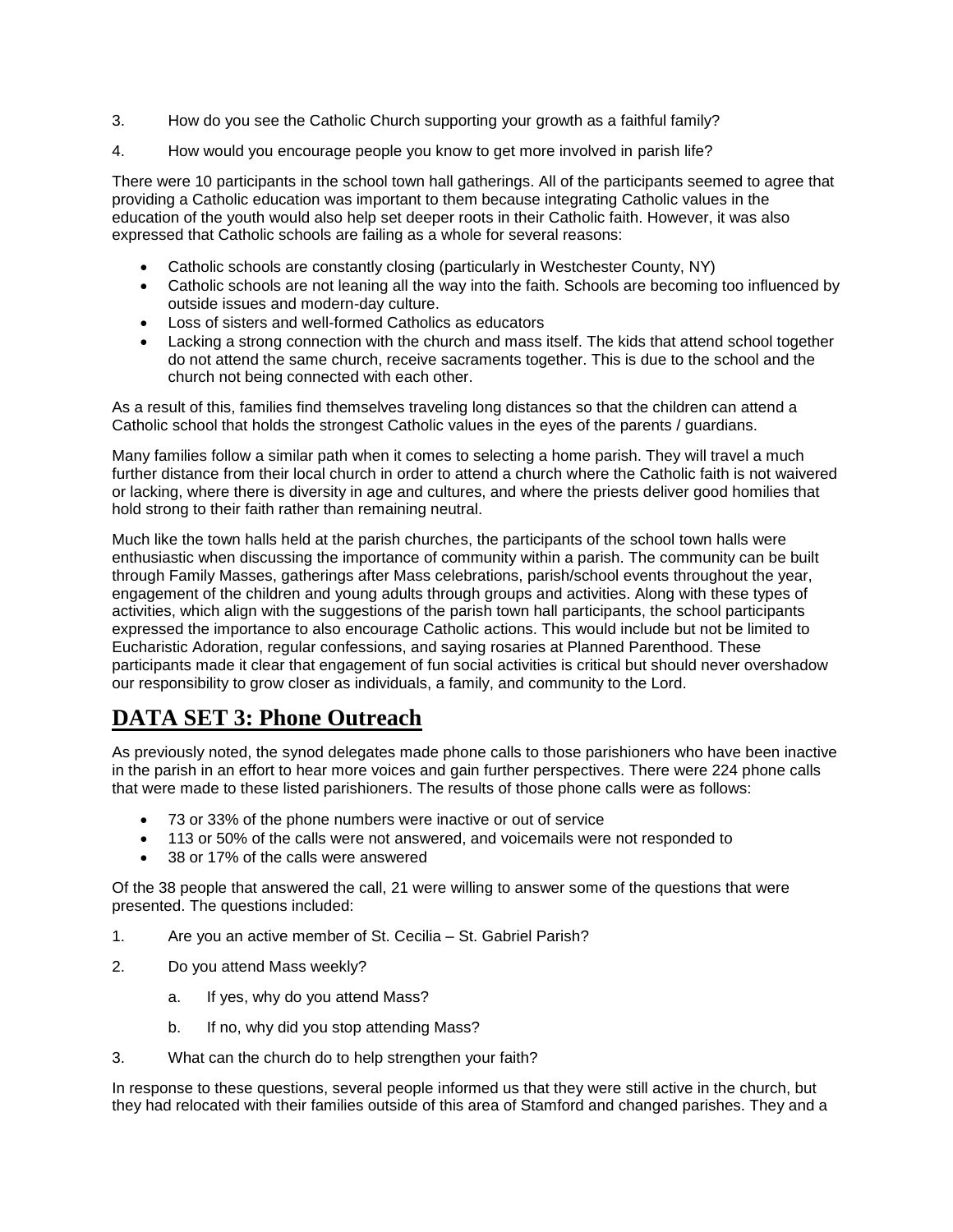few of the other participants provided similar responses to those parishioners who responded to the weekly bulletin synod question asking why do you attend Mass. They attend Mass because:

- That is the way they were raised
- The message they receive from the homily
- The sense of community, family, friendship, and peace they feel there

There were a few people who responded that they have not attended Mass in many years for personal reasons. A couple of suggestions that they provided for bringing people back to the church included:

- Stop leading discussions with money
- While the church requires some growing with the times and culture, the faith should not be compromised. The pope's recent comments regarding woke culture were totally out of place.

Lastly, more than half of those who provided responses to these questions said that they stopped going to Mass because of the social distancing and quarantining measures they were following since the COVID-19 pandemic started to seriously impact Stamford, CT, in early 2020. While most everything has since resumed normal operations since that time, these particular people never returned to attending Mass and participating in the church because they had fallen out of the habit or lost interest. There were five people who did say that it was time for their families to come back to the church, that they could no longer justify staying away.

While the synod delegates were active listeners during all of these conversations, all callers who no longer came to church were provided with a loving welcome and gentle encouragement to come back to Mass.

## **Conclusion**

The Diocesan Synod on Synodality gave the Parish of St. Cecilia - St. Gabriel an opportunity to consult the people of God on their experiences as members of the Body of Christ. The Synod delegate team, in conjunction with our pastor Rev. John Connaughton, made a concerted effort to solicit the feedback of both active and inactive members of our parish community, in conformity to the wishes of the Holy Father. We also strove to solicit feedback about specific areas of interest listed in the global and diocesan Synod documents: Liturgy, Mission, Community, and the Role of the Laity. We found that our parish community reflects many of the broader features of Catholic Church in the United States today. Religious practice is often an inherited custom from early education or family upbringing. The people are eager for community yet are only partially engaged in parish life. Participation in the liturgy is understood chiefly through assigned roles and musicality rather than with a theological lens or with any sense of mystagogy. The people of the parish have some sense of mission towards the broader community but need better formation to better understand the meaning and direction of that mission.

Our parish Synod outreach resulted in 177 points of contact with both parishioners and community members. This included 129 points of contact with active parishioners and 48 points of contact with broader community members, in this case the parents of Catholic school children and inactive members of the parish. Overall, bulletin questions and town hall meetings managed to solicit feedback from about 5-10% of all active parishioners, a significant success. Feedback from the broader community accounted for 27% of all points of contact, indicating that the methods outlined above also successfully reached those more on the margins of parish life.

While the parish Synod outreach resulted in many specific, concrete ideas about changes for parish liturgical and communal life, perhaps the greatest benefit of the process was to bring parishioners together again after months and years apart during the era of COVID-19 pandemic and enforced social distancing. The Synod delegates hope, in conjunction with the pastor, to make the fruits of this report available to our parish community as a whole, to best discern how to move forward with specific suggestions made pursuant to our parish life. We expect to release some or all of this report to the parish and to announce parish opportunities, deliberations, and actions taken in response to the Synod process